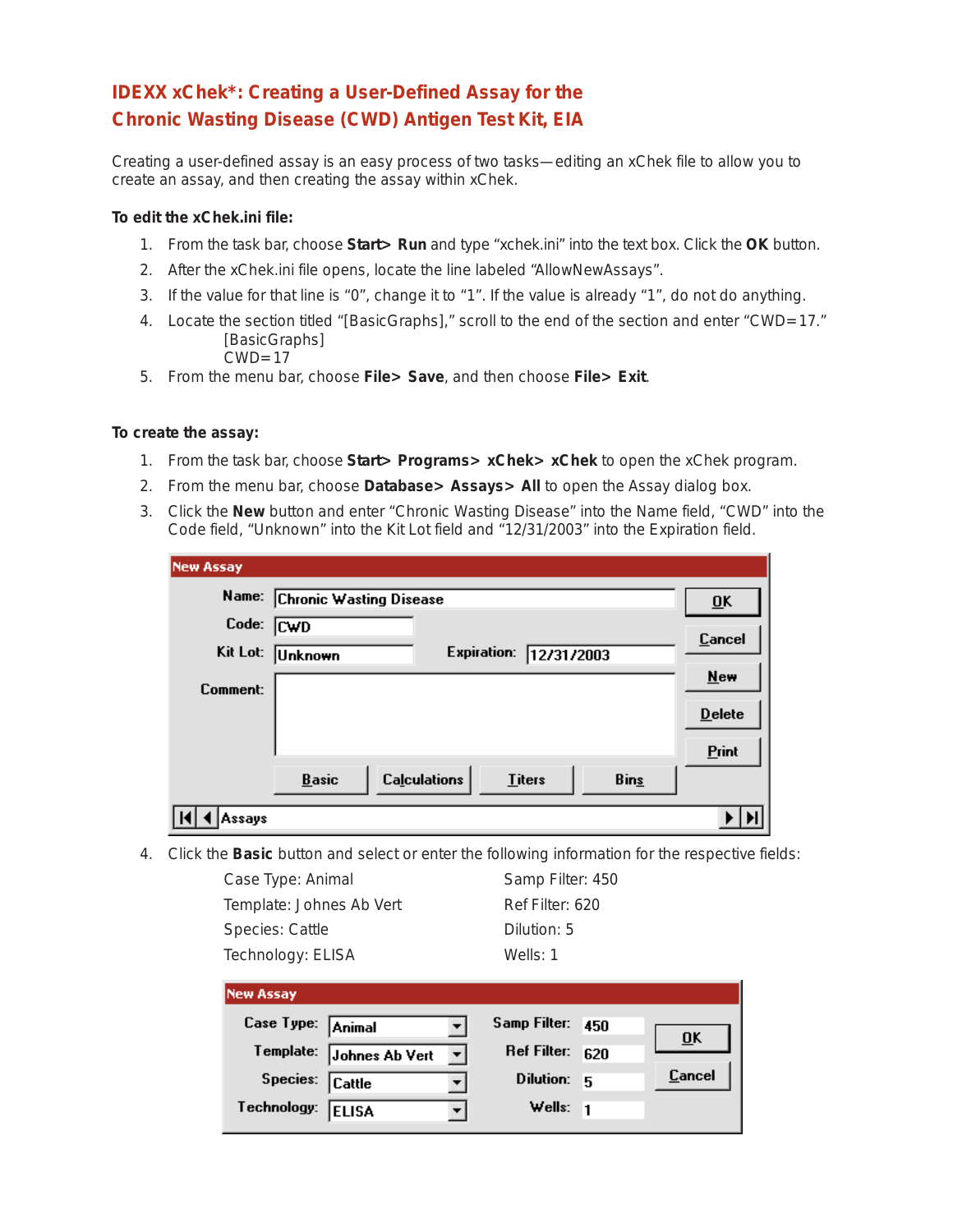- 5. Click **OK** to save the settings.
- 6. Click the **Calculations** button and select or enter the following information:

| <b>Blocking Factor:</b>               | None |                           |              |
|---------------------------------------|------|---------------------------|--------------|
| "N" Part of Ratio:                    | None |                           | Rese         |
| "P" Part of Ratio:                    | None |                           | <u>Cance</u> |
| "S" Part of Ratio:                    |      | Sample1 - Negative        | <u>o</u> k   |
| <b>Formulas</b>                       |      |                           |              |
| <b>New Assay</b>                      |      |                           |              |
| Comparison: $>=$                      |      | Comparison: None          |              |
| Suspect Cutoff: 0.150                 |      | Suspect Cutoff: 0         |              |
| Positive Cutoff: 0.150                |      | Positive Cutoff: 0        |              |
| Variable: S                           |      | Variable: None            |              |
| <b>First Calculation</b>              |      | <b>Second Calculation</b> |              |
| "N" Part of Ratio: None               |      |                           |              |
| "P" Part of Ratio: None               |      |                           |              |
| "S" Part of Ratio: Sample1 - Negative |      |                           |              |

| J TOR VEHOUV.<br>sample1          | - Negative                    |
|-----------------------------------|-------------------------------|
| "P" Part of Ratio:<br>None        | Cancel                        |
| "N" Part of Ratio:<br>None        | Reset                         |
| <b>Blocking Factor:</b><br>None   |                               |
|                                   |                               |
| <b>First Calculation</b>          | <b>Second Calculation</b>     |
| Variable:<br>ls                   | Variable:<br>None             |
| <b>Positive Cutoff:</b><br> 0.150 | <b>Positive Cutoff:</b><br>10 |
| <b>Suspect Cutoff:</b><br> 0.150  | <b>Suspect Cutoff:</b><br>In  |
| Comparison:<br>$  \rangle =$      | Comparison:<br>None           |
|                                   |                               |

- 7. Click **OK** to save these settings, and then click the **OK** button to save the assay to the database. You can now test for CWD using the xChek Assay Management System.
- **NOTE:** xChek does not evaluate controls or results for validity when you use a user-defined assay. You must evaluate the results from each assay in accordance with good laboratory practices.

## **Setting Up Additional Display Variables**

Only OD values are displayed in the reporting options for this user-defined assay. To set up additional display variables, follow the directions below.

- 1. From the xChek menu bar, choose **Reports> Analyze Cases** to open the Filter Criteria for Analyze dialog box.
- 2. Enter the desired search criteria and click **OK**. The Select Cases for Analyze dialog box appears.
- 3. Select the desired cases and click **OK**. The Analyze Report dialog box appears.